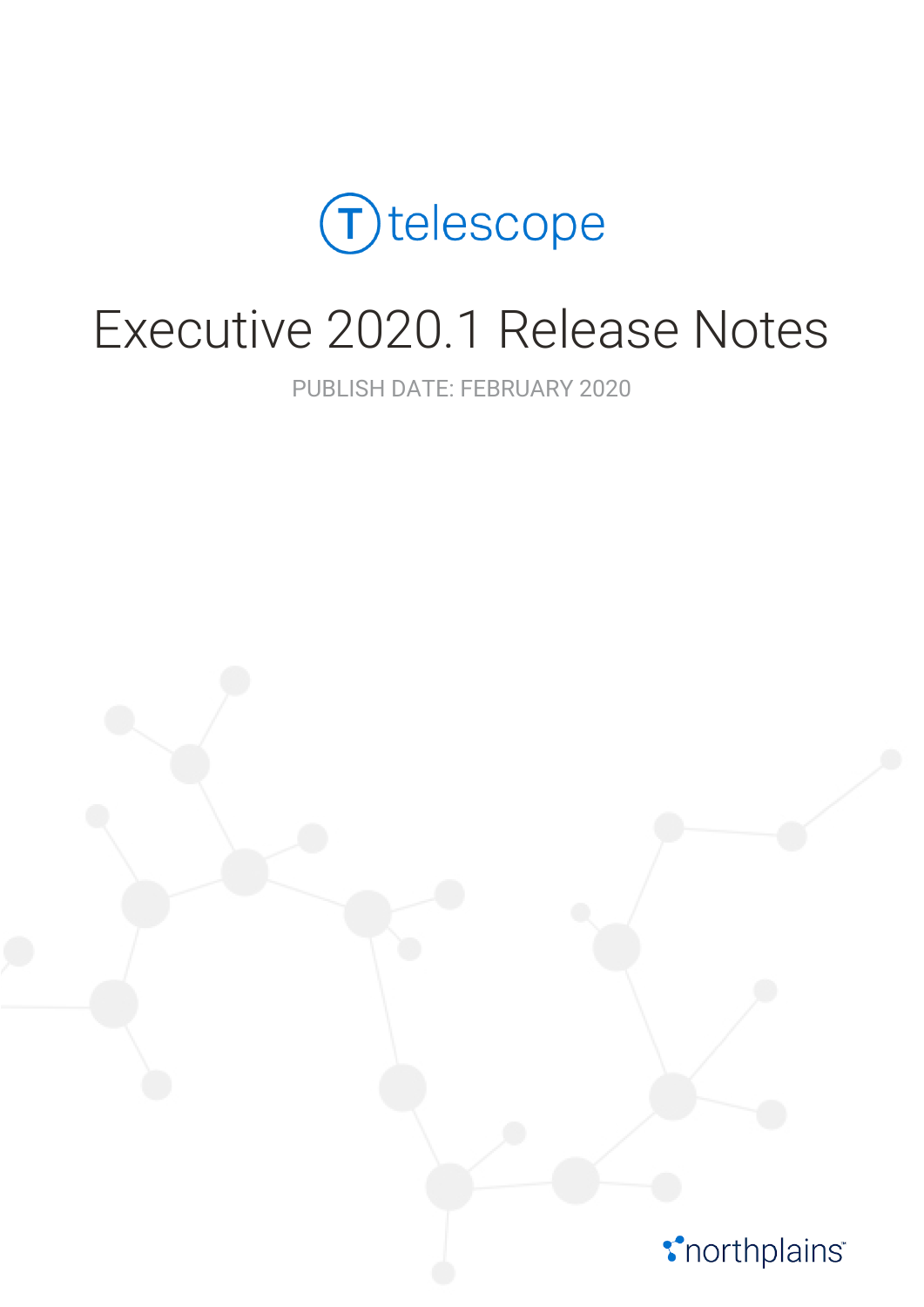# COPYRIGHT

While every attempt has been made to ensure that the information in this document is accurate and complete, some typographical, technical or other errors may exist. Northplains does not offer any warranty for fitness for a particular purpose regarding any information contained in this document and will not under any circumstances accept responsibility for any kind of loss or damages that either directly or indirectly results from the use of this document.

This page shows the original publication date. The information contained in this document is provided for information purposes only and is subject to change without notice. Any improvements or changes to the product will be documented in subsequent editions.

This document is protected by copyright. All Rights Reserved. No part of this document may be photocopied, reproduced, or translated into another language without the prior written consent of Northplains.

U.S. Government Restricted Rights. The software and accompanying materials are provided with Restricted Rights. Use, duplication, or disclosure by the U.S. Government is subject to restrictions as set forth in subparagraphs (c) (1) and (2) of Commercial Computer Software - Restricted rights at Federal Acquisition Regulation, 48 C.F.R. 52.227-19 (June 1987 or current version), and the limitations as set forth in Northplains' standard license agreement for this documentation.

© 2020 Northplains. All Rights Reserved.

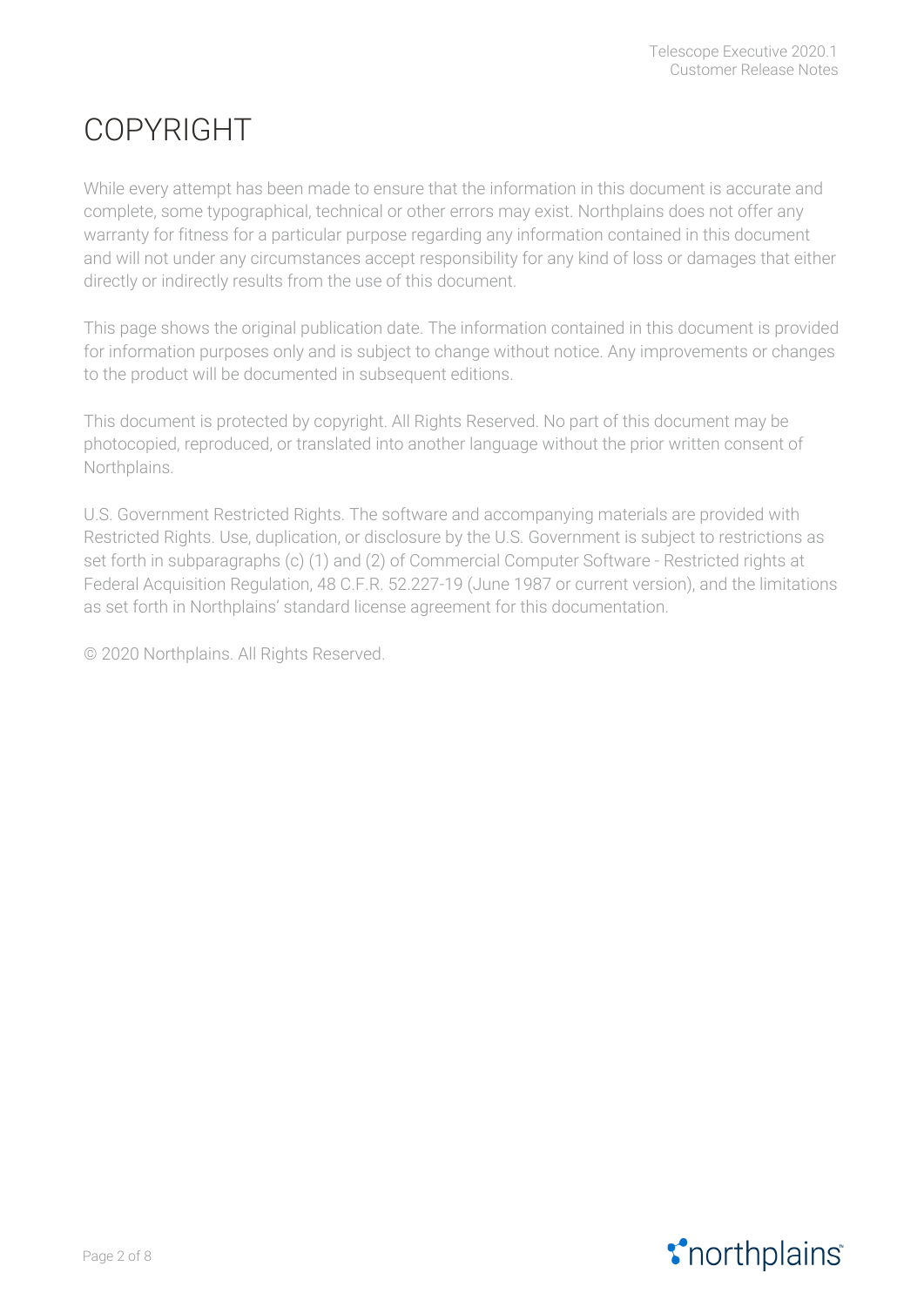# TABLE OF CONTENTS

| <b>Release Overview</b>                                                    | $\overline{4}$ |
|----------------------------------------------------------------------------|----------------|
| <b>Release Strategy</b>                                                    | $\overline{4}$ |
| <b>Summary of Fixed Issues</b>                                             | 5              |
| Installation Instructions<br>Download Updates<br>Installation Instructions | 7<br>7<br>7    |
| <b>Certified Platform Matrix</b>                                           | 8              |
| Questions?                                                                 | 8              |

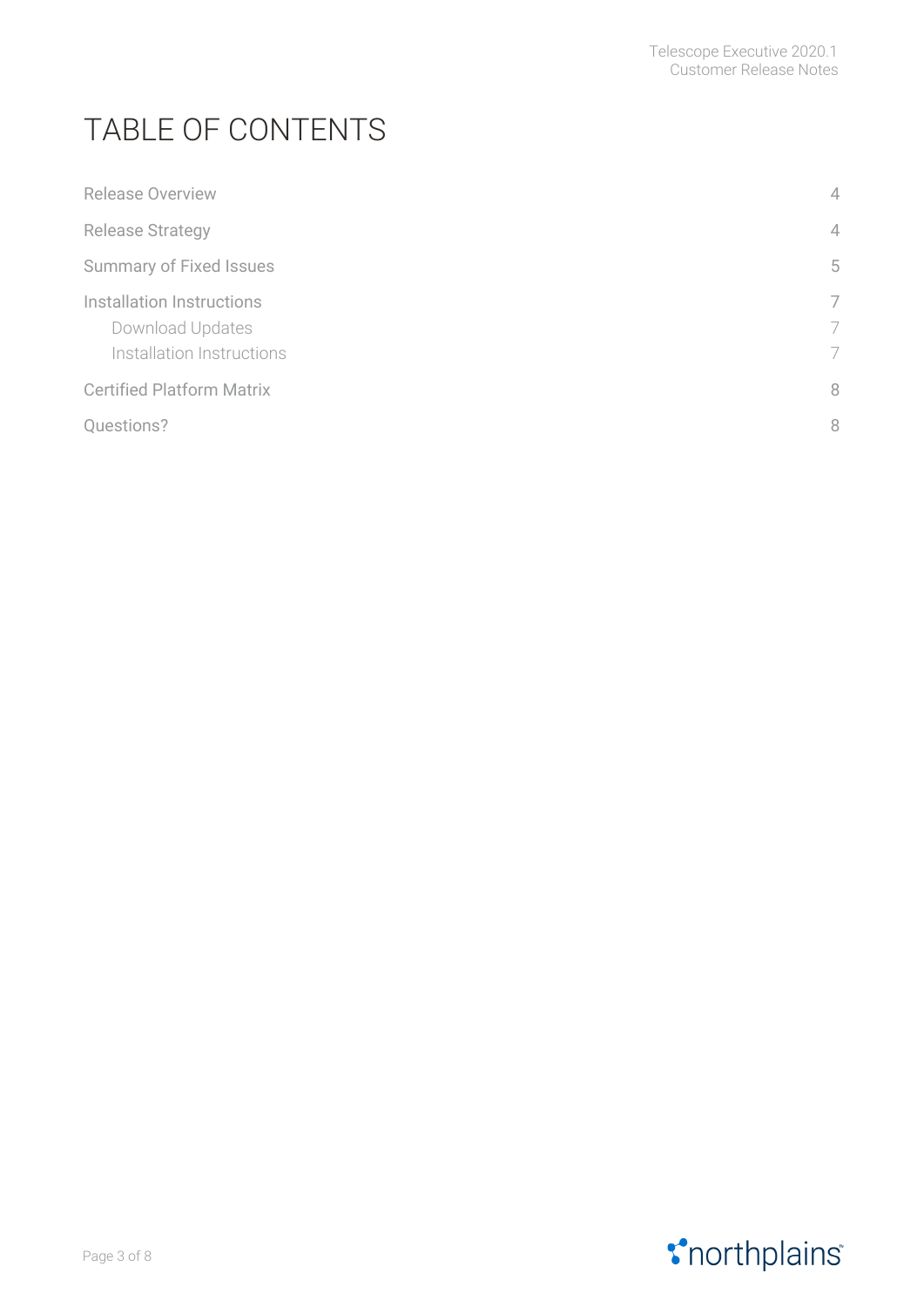### <span id="page-3-0"></span>Release Overview

Telescope Executive 2020.1 release contains enhancements and addresses issues reported by customers on the previous release of the product, Version 2019.1, published in December 2019.

| <b>RELEASE VERSION</b> | Telescope Executive 2020.1                         |
|------------------------|----------------------------------------------------|
| REI FASE DATE          | February, 2020                                     |
| REI FASE TYPE          | Generally Available                                |
| <b>DELIVERABLES</b>    | Product Release Software and Release Documentation |

### <span id="page-3-1"></span>Release Strategy

As we build a great new foundation for Northplains, every release will focus on theme-based features and enhancements prioritized within the roadmap. The Northplains product management team bundles tasks into releases thematically so that it's clear how each release will impact your use of Telescope.

The Telescope Executive 2020.1 release is focused on the theme of workflow, ingestion, download & security which has been highly prioritized based on customer feedback.

Future release themes will be based on customer communicated priorities, so please make sure you have voiced your opinions. Reach out to our team anytime at **[success@northplains.com](mailto:success@northplains.com)**.

Have a great idea? We'd love to hear it! We believe the best product ideas come directly from our users. [Click](https://app.smartsheet.com/b/form/fecfa5c80382454ebbcd39ceb09e8f7b) here to submit your feature request directly to our product team!

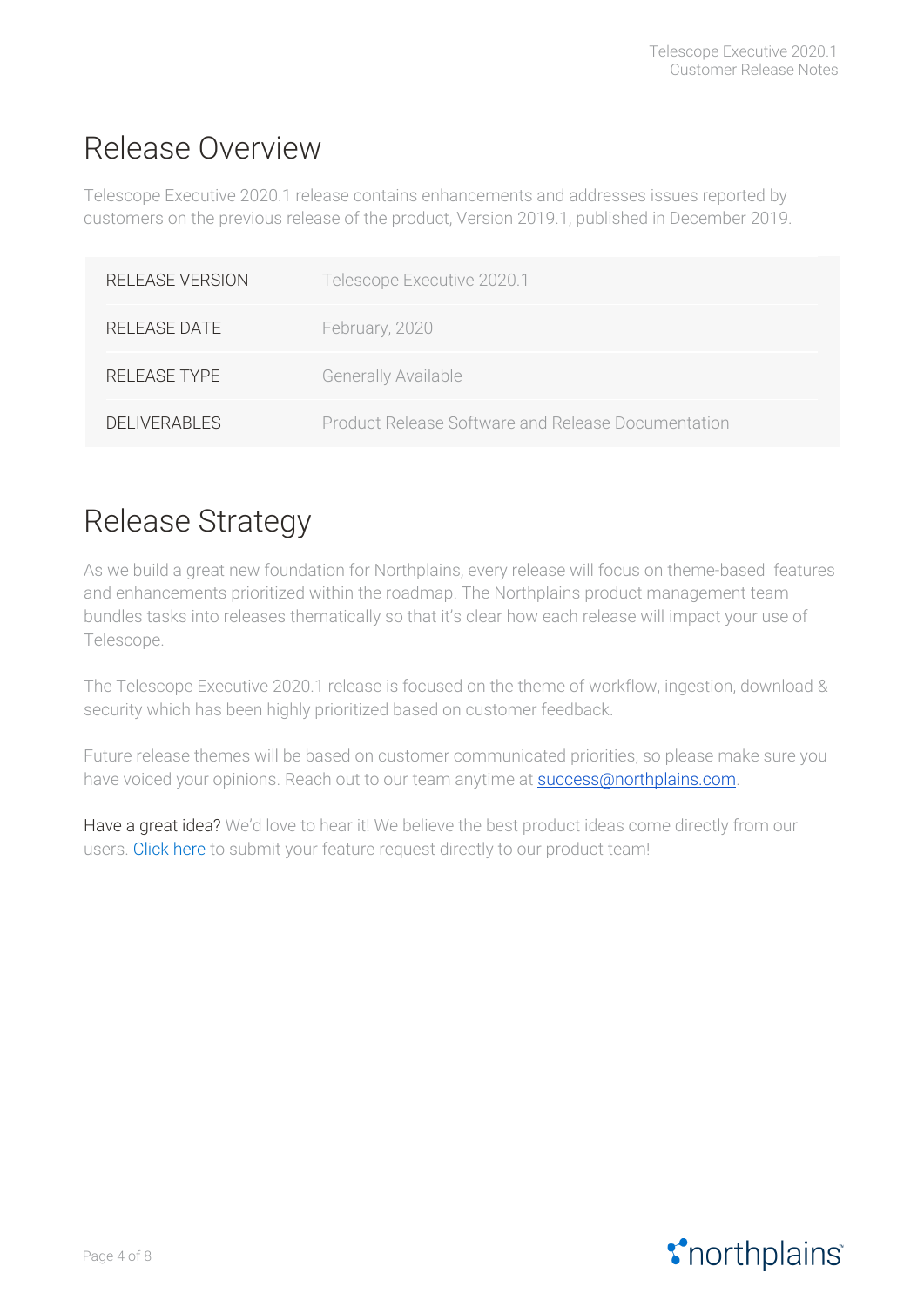# <span id="page-4-0"></span>Summary of Fixed Issues

Fixes for the following reported issues have been included in this release.

| <b>ZENDESKID</b> | <b>ISSUE ID</b>     | <b>SUMMARY</b>                                                                                                           |
|------------------|---------------------|--------------------------------------------------------------------------------------------------------------------------|
| <b>NA</b>        | NORTHP-21309        | Fixed an issue where instead of showing the location of an<br>uploaded file, a version mismatch error would appear       |
| 1659872          | <b>NORTHP-21533</b> | Fixed an issue where the file broker folder would not expand                                                             |
| 878315           | <b>NORTHP-21731</b> | Fixed an issue where files couldn't be downloaded via Quick<br>Links                                                     |
| 878299           | NORTHP-15863        | Flxed an issue where eciRGB files were displayed as being<br>sRGB files                                                  |
| 879728           | NORTHP-16630        | Fixed an issue where the browser would freeze when sharing<br>a catalog via Telescope Web                                |
| 879626           | <b>NORTHP-16550</b> | Fixed an issue where under form search, if asset subtype is<br>jpg, the pop-up wouldn't display any options              |
| 880229           | <b>NORTHP-15856</b> | Fixed an issue where the installation prompt for the uploader<br>would appear even if uploader was installed             |
| <b>NA</b>        | <b>NORTHP-15881</b> | Applied a fix to the storage of passwords in the aspera.prop<br>file                                                     |
| 902917           | <b>NORTHP-16323</b> | Fixed an issue where a search result set would disappear and<br>throw an error after closing a preview pane for an asset |
| 880235           | NORTHP-16251        | Fixed an issue where users could not alter their settings<br>without entering data in the phone field                    |
| 879719           | NORTHP-16394        | Flxed an issue where pop-ups would not show in advanced<br>search                                                        |
| 889837           | <b>NORTHP-16571</b> | Fixed an issue where scrolling would be prohibited in Quick<br>Links                                                     |
| 889834           | NORTHP-16646        | Fixed an issue where scrolling vertically over Jobs would<br>create new Job windows                                      |
| 879625           | <b>NORTHP-16557</b> | Fixed issues related to user permissions on drag & drop                                                                  |
| 879616           | NORTHP-16576        | Fixed overlapping of text in Conversion section                                                                          |
| 879578           | NORTHP-16599        | Fixed a idle time issue in TSAdmin where it would only reset<br>the seconds, not the minutes                             |

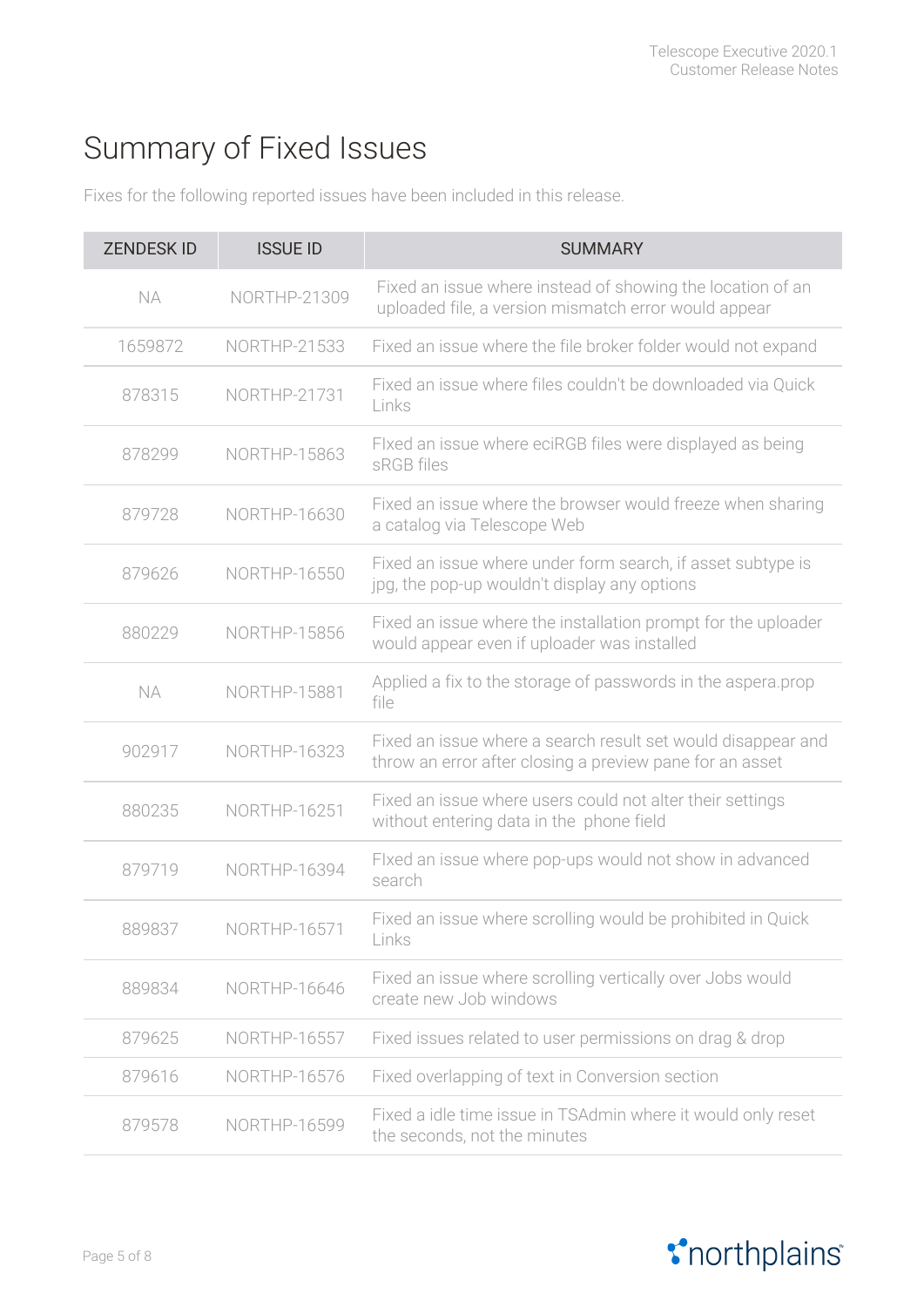| 878302    | NORTHP-16008        | Fixed an issue where the confirmation e-mail would add extra<br>spaces in username and password for self registration                                |
|-----------|---------------------|------------------------------------------------------------------------------------------------------------------------------------------------------|
| 879594    | <b>NORTHP-16133</b> | Fixed an issue where the Transformation Platform would not<br>be able to process files containing the % sign                                         |
| 879615    | NORTHP-16390        | Fixed an issue where the Transformation Platform would not<br>be able to process .mov files                                                          |
| <b>NA</b> | NORTHP-16800        | Fixed an issue where the uploader would not start when trying<br>to upload a file                                                                    |
| <b>NA</b> | NORTHP-16915        | Added a better messaging for cancelling a new metadata<br>asset import                                                                               |
| <b>NA</b> | <b>NORTHP-15998</b> | Removed some protocol strings from metadata information<br>in the Uploader                                                                           |
| 880124    | <b>NORTHP-16388</b> | Fixed a Solr index issue where it did not update after manual<br>upload of text tracks in video interface                                            |
| <b>NA</b> | NORTHP-17709        | Fixed an issue where the asset info window would freeze after<br>a few times opening it                                                              |
| 1011907   | <b>NORTHP-17551</b> | Fixed an issue where uploading a tiff with clipping path would<br>result in a preview showing the clipping path only                                 |
| <b>NA</b> | <b>NORTHP-19447</b> | Fixed an issue where the user was not able to download an<br>asset with Aspera on and Enhanced Download off                                          |
| <b>NA</b> | <b>NORTHP-16037</b> | Fixed an issue where the volume slider on videos would not<br>work                                                                                   |
| NA        | NORTHP-21497        | Flxed an issue where advanced search would not return<br>popup values for any metadata field                                                         |
| <b>NA</b> | <b>NORTHP-21522</b> | Fixed an issue where the volume control slider bar in the<br>Video Manager would not work on Chrome and Firefox                                      |
| 2079429   | <b>NORTHP-21545</b> | Fixed a security issue related to Cross Site Scripting, so no<br>scripts could be injected after authentication                                      |
| 1464905   | <b>NORTHP-18890</b> | Fixed an issue where creating a video file was not possible if<br>"/" was in the metadata                                                            |
| 880112    | <b>NORTHP-21524</b> | Fixed an issue where hitting Enter after searching for a text<br>track would result in a counterintuitive action, namely reset<br>the video playback |

# **\***northplains\*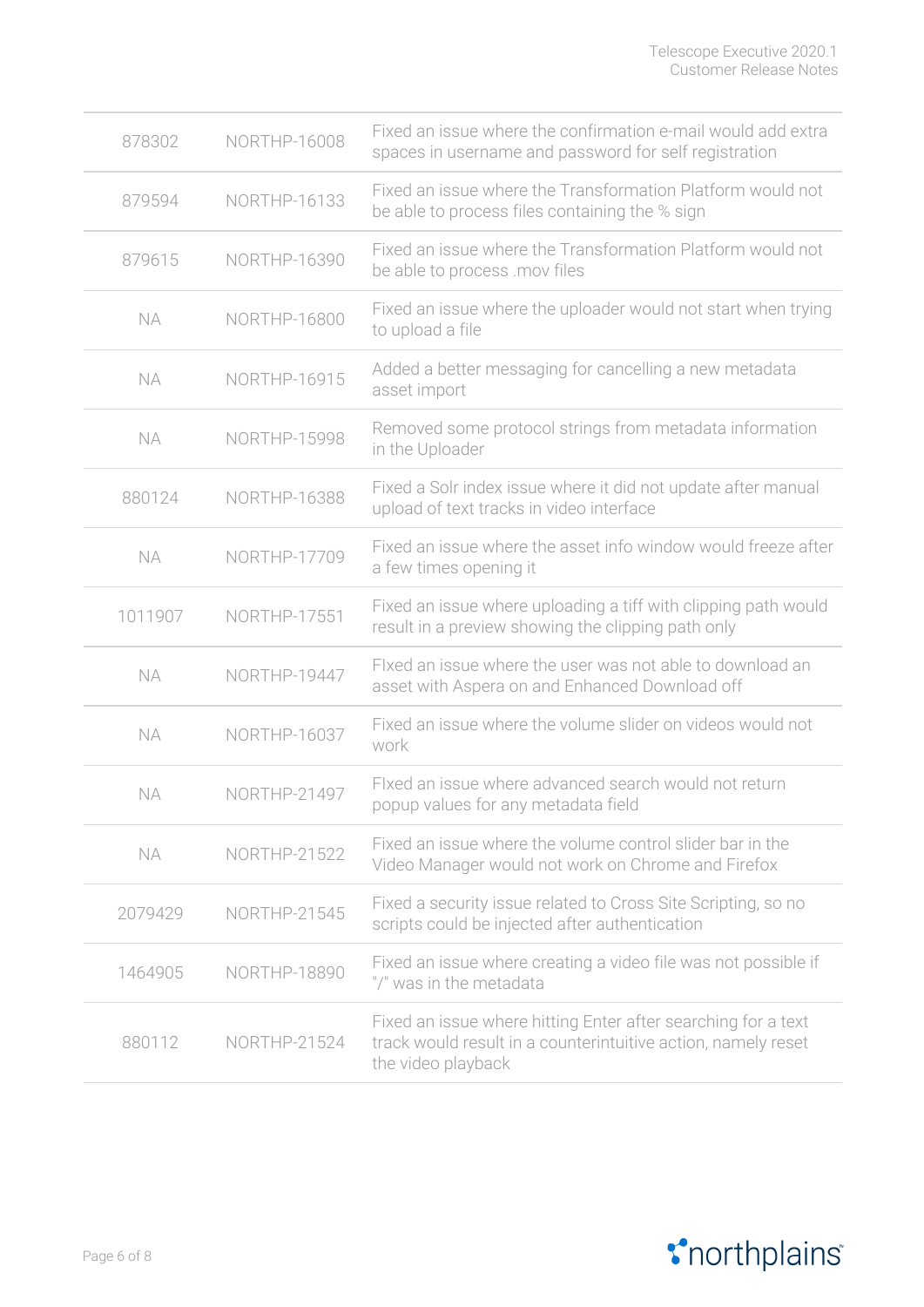# <span id="page-6-0"></span>Installation Instructions

#### <span id="page-6-1"></span>Download Updates

Download the Release Package from the Northplains Portal at [https://portal.northplains.com/](http://portal.northplains.com/)

- Access the Northplains Portal using your existing login credentials
- Telescope Release Package:

telescope-patch-windows-2020.1-release.zip

● Transformation Platform Installer

<span id="page-6-2"></span>transformation-platform-installer-1.7.0.11064-win.x86\_64.zip

#### Installation Instructions

The full installation instructions can be found at [https://portal.northplains.com/](http://portal.northplains.com/)